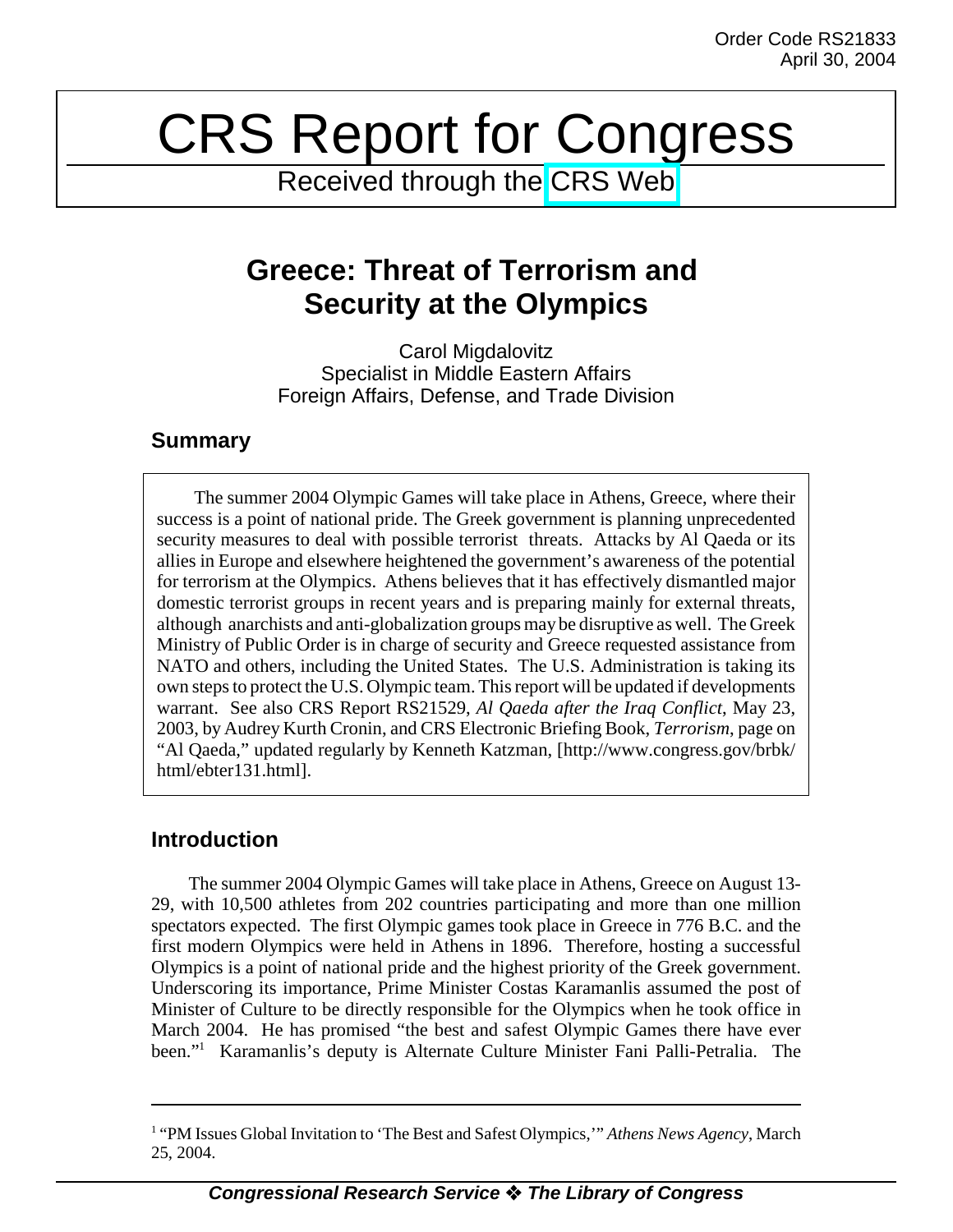President of the Athens Olympics Organizing Committee (ATHOC) is Gianna Angelopoulos-Daskalaki.

Greece is the smallest country to host an Olympics since Finland in 1952, and questions have arisen about its ability to cope with the many facets of the task — from completing construction of numerous new sports venues and infrastructure for Olympic activities on time to providing adequate security for teams and tourists. This report deals only with one facet: possible terrorist threats and security.

#### **Potential Terrorist Threats**

Terrorism and violence are not new to the Olympics. Palestinian terrorists kidnaped and murdered Israeli athletes at the Munich Olympics in 1972, and an American has been charged with the bombing near the 1996 Olympics in Atlanta. Terrorists reportedly planned to attack other Olympics, but did not succeed.<sup>2</sup> Since 9/11, international awareness of terrorism has heightened, and Greek security planners face a variety of challenges.

**Domestic Threats.** Until recently, Greece's record in combating domestic terrorism was widely regarded as deficient. A group called the Revolutionary Organization 17 November (17N) had acted with impunity since 1975, claiming responsibility for assassinating four U.S. officials and many others. Following the fortuitous arrest of a 17N terrorist in June 2002 after a bomb exploded in his hands prematurely, Greek authorities captured suspected leaders and members of the group. Those arrested were successfully prosecuted, with 15 of the accused receiving long prison sentences in December 2003. No new acts of terrorism have been attributed to 17N since the 2002 arrests, and Greek Police Chief Fotis Nasiakos has stated, "17N does not exist anymore."3 The U.S. State Department, however, has kept 17N on its annual list of Foreign Terrorist Organizations in *Patterns of Global Terrorism, 2003,* noting that the Chief had stated "that additional members of the group are at large, and investigations are continuing."<sup>4</sup>

After their success against 17N, Greek authorities focused on the Revolutionary People's Struggle (ELA). ELA also had been active since 1975 and had asserted that it was responsible for hundreds of bombings and at least two murders. *Patterns of Global Terrorism, 2003* lists Revolutionary Nuclei (RN) as a Foreign Terrorist Organization and refers to it as a probable successor to or an offshoot of ELA, which had not claimed responsibility for any acts since 1995 and is no longer on the State Department list. RN engaged in arson and low-level bombing; it has not claimed an attack since 2000. Five members of ELA captured in January 2003 and accused of crimes including bombing

<sup>2</sup> Gregory L. Vistica, "For Athens Olympics, A Security Gap," *Washington Post*, September 27, 2003.

<sup>&</sup>lt;sup>3</sup> Ioanna Mandhrou, "The New Counter-Terrorism Prosecutor Assumed his Duties Yesterday," *To Vima*, April 20, 2004, Foreign Broadcast Information Service (FBIS) Document GMP20040421000175.

<sup>4</sup> U.S. State Department, *Patterns of Global Terrorism 2003*, released April 2004.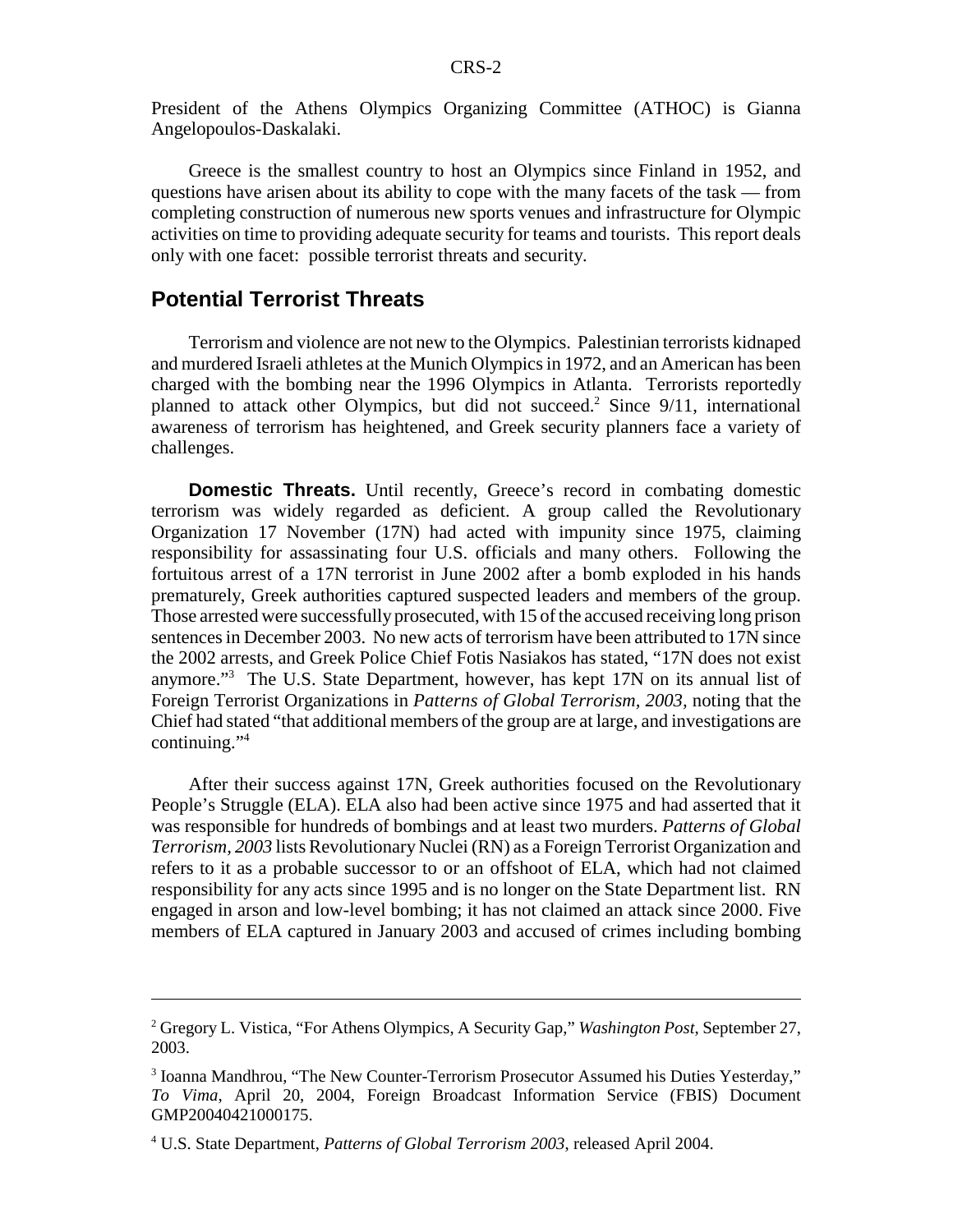vehicles and facilities used by the U.S. military are now on trial. The Greek government believes that ELA, like 17N, has been effectively dismantled.

Some analysts suggest that if remnants of 17N and ELA were still at large, they would not act during the Olympics because of their professed "patriotism" or nationalism.<sup>5</sup> However, such sentiments may not inhibit anarchist groups which operate mostly in the Athens area and target popular U.S. and allied businesses, for example American Express, Citibank, and McDonald's.<sup>6</sup> They usually attack when premises are unoccupied and use low-level weapons such as firebombs. There is some concern that Greek anarchists may ally with like-minded anti-globalization groups both in Greece and from elsewhere in Europe during the Olympics.<sup>7</sup> They have the potential to wreak havoc when an unusually large number of foreign tourists flood the city.

Greece also has an indigenous Muslim population, as well as a large number of residents from Muslim and Arab countries. There have been no reports of radical Islamist terrorist groups operating in Greece; but police surveillance of Muslims reportedly has been increased in anticipation of the Olympics.<sup>8</sup> And, although domestic terrorist groups have not been tied to international terror networks, some media reports have alleged that ELA trained with Palestinian counterparts in Lebanon, suggesting that other international links may be possible.<sup>9</sup>

**International Threats.** The Athens Olympics are the first summer games to be held since Al Qaeda attacked the United States on September 11, 2001. Alleged Al Qaeda links to the November 2003 bombings in nearby Istanbul and the March 11, 2004 bombing of a commuter train in Madrid have heightened the Greek government's already keen awareness of a possible international terrorist threat to the Olympics. Al Qaeda has made no specific or known threat against the Olympics. Moreover, responding to allegations that "Al Qaeda and its terrorist affiliates have long been known to operate in Greece...," the U.S. State Department stated in August 2003 that there was "no information to substantiate a verifiable Al Qaeda presence in Greece."10 On April 15, 2004, however, Al Qaeda leader Osama bin Laden offered Europeans a "peace treaty" if they withdrew their troops from Muslim countries. His message said that "the door of peace will remain open" for three months. The Olympics will occur just weeks after Bin Laden's deadline expires, intensifying concerns that the Games might be a high value

<sup>&</sup>lt;sup>5</sup> See e.g., comments by Mary Bosis, a Greek terrorism expert, on Athens NET Television Network, December 10, 2003, FBIS Document GMP10031210000095.

<sup>&</sup>lt;sup>6</sup> One newspaper listed about 100 such groups. Aryiro K. Morou, "The Gas Canister Arsonists of Athens," *Elevtheroptipia*, September 9, 2003, FBIS Document GMP20030915000208.

<sup>7</sup> "EL.AS. (Greek Police) Confirms the Existence of an Anarchist 'Axis'," *To Vima,* January 21, 2004, FBIS Document GMP20040121000090.

<sup>&</sup>lt;sup>8</sup> Iason Athanasidis, "Muslims Living in Greece Come Under Intelligence Spotlight Ahead of Olympics," *International Herald Tribune*, April 7, 2004.

<sup>9</sup> A. Telloglu, " A War between Intelligence Agencies," *To Vima tis Kiriakis*, September 2, 2002, FBIS Document GMP20020916000013.

 $10$  The allegations were made by Philip Shenon, "U.S. is Inspecting Overseas Airport for Missile Threats," *New York Times*, August 7, 2003; Athens News Agency, August 12, 2003.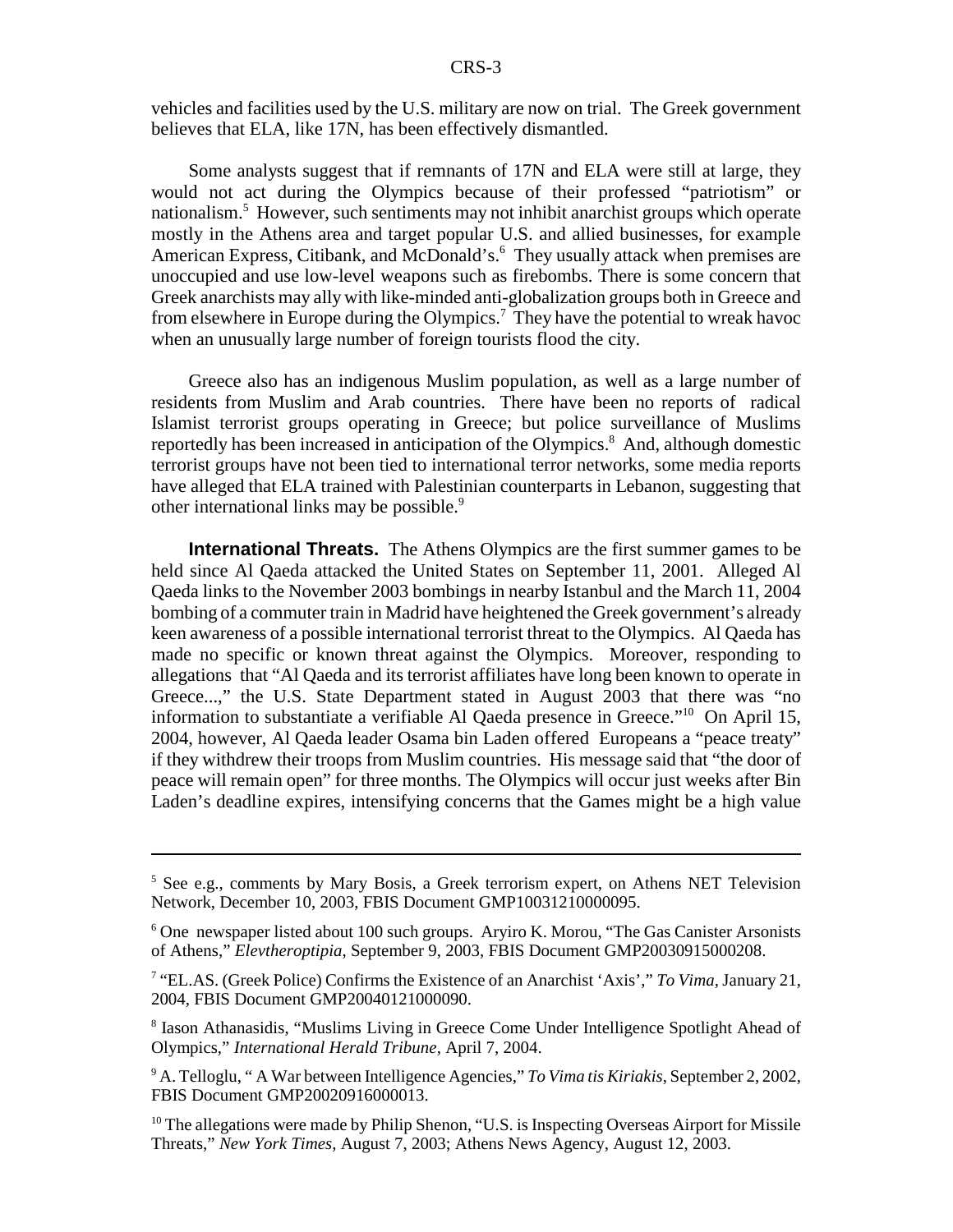symbolic European target for Al Qaeda. On April 19, Secretary of Homeland Security Tom Ridge included the Olympics on a list of possible terrorist targets.

Some experts believe that Al Qaeda will be attracted to the Greek Olympics to communicate its message to an audience of billions, to strike in the cradle of Western democracy, and to attack Western citizens and interests.<sup>11</sup> Countries whose nationals are considered to be at high risk during the Olympics include the United States and its allies in the Iraq war, such as Britain, plus Israel, Saudi Arabia, and Russia — because of the Chechen problem. A dissenting view is heard from those who suggest that anxiety about Al Qaeda terrorism at the Olympics may be exaggerated or maintain that Greek security measures (see below) will accomplish their purpose of effectively hardening otherwise "soft" tourism-related targets.<sup>12</sup>

Concern about Greece's vulnerability to penetration by international terrorist groups is partly due to the existence of countless points of entry into the country and to its arguably defective border and passport controls. Greece has thousands of islands in the Aegean, Ionian and Mediterranean Seas, and is close to Middle Eastern and Balkan hot spots. Greek authorities are making a special effort to get their northern neighbors, particularly Albania, to assist in securing borders for the Olympics, and the European Union (EU) reportedly is permitting Greece to enforce stricter immigration controls than otherwise allowed under the Schengen Agreement on free movement of EU citizens. However, Greece already has many illegal residents from the Balkans and the Middle East. Athens has not yet fully implemented a plan for central control over issuing passports, which remains the prerogative of local prefects. Nor has it begun to issue more secure passport documents.

#### **Security Planning**

**Domestic Planning.**<sup>13</sup> The Greek government is taking its obligations as a host responsible for the safety of hundreds of thousands of guests seriously. It is spending \$1.2 billion to secure the Olympics, and plans to deploy 40,000 police officers and 10,000 soldiers, 200 of whom have been trained to deal with nuclear, chemical, and biological attacks. The Public Order Ministry is the lead agency for Olympic security and, because it believes that there is no more domestic threat, it is primarily focusing on external threats. Given the nature of the Greek government, where ministers usually operate autonomously and are responsible solely to the Prime Minister, coordination is considered both a possible weakness and a priority for Olympic preparations. The government has

<sup>&</sup>lt;sup>11</sup> Al Qaeda struck at tourists or other Western targets and interests in the United States, Indonesia, Morocco, Tunisia, Saudi Arabia, and attempted to strike Israeli tourists in Kenya.

 $12$  One local skeptic has suggested that Greece may not be facing a great terrorist threat because: 1) it hosts only "small, peaceful communities" of Arabs who are monitored by police; 2) there are no local extremist groups to take assignments from Al Qaeda; 3) Greece enjoys friendly relations with Arab countries; and 4) Greece's security forces are prepared. Yeoryios Karaivaz, "The Greek Police Scenarios on Security," *Elevtheros Tipos*, March 15, 2004, FBIS Document GMP20040315000136.

 $13$  Greek media have reported on security copiously, critically, and in detail. See e.g., Andonios Bosnakoudhis, "Olympic Games' Security," *Amina & Dhiplomatia*, February 1, 2004, 39 pages, FBIS Document GMP 20040211000086.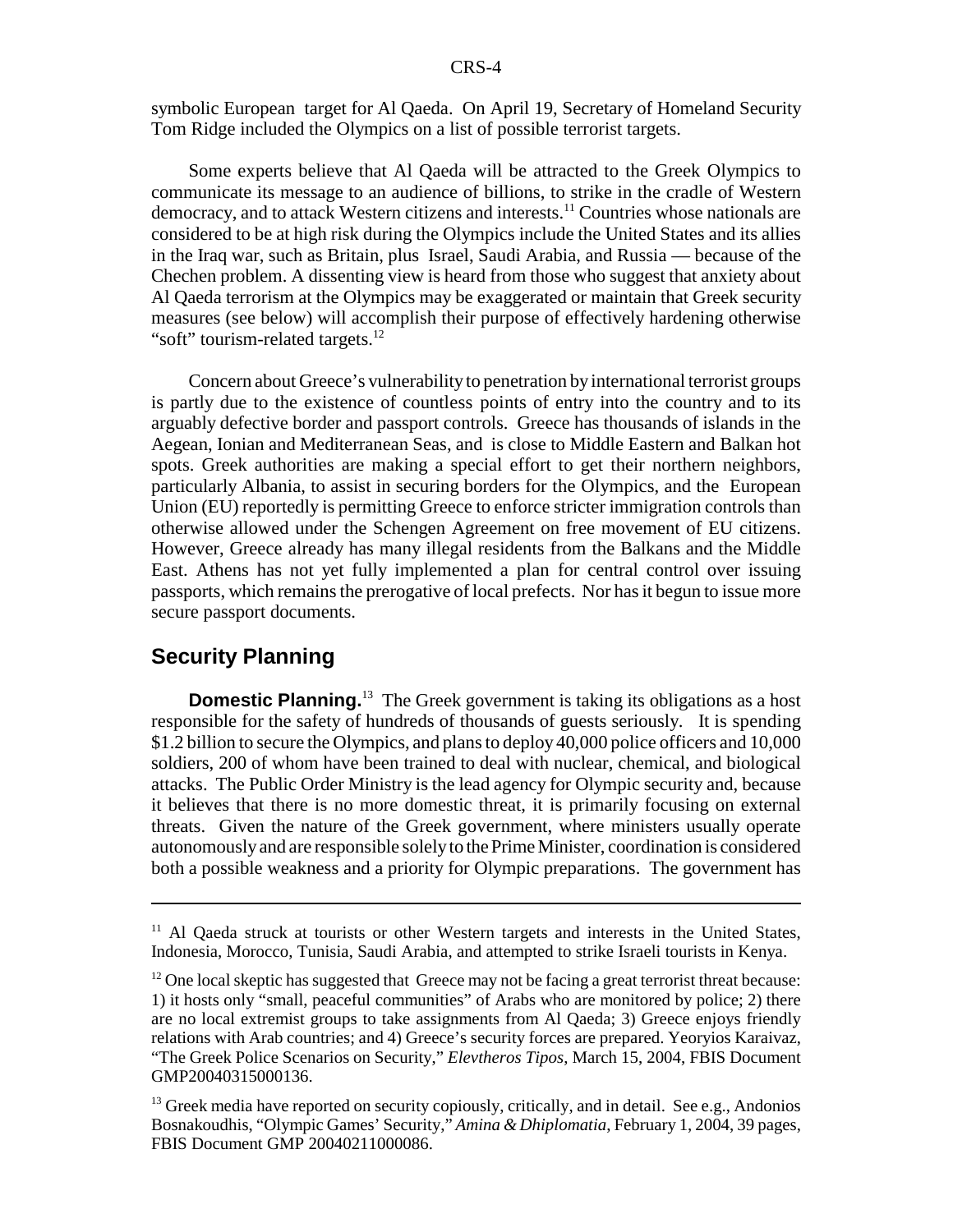created a special Coordinating Council for Olympic Security, consisting of 10 ministers and chaired by the Minister of Public Order. Early security exercises confirmed, however, that coordination was still a problem.

The Greek government contracted with the U.S.-based Science Applications International Corporation (SAIC) to provide components of the security infrastructure for the Olympics at a cost of about \$250 million.<sup>14</sup> SAIC heads an international consortium helping Greece with security that includes Siemens, Nokia, AMS, E Team, and the Greek companies ALTEC, Diekat, and Pouliadis-PC Systems. It is providing elements for security at sporting venues, the Olympic Village (where athletes will live), and ports where cruise ships housing visitors will be docked. SAIC is building security command centers for the government to connect the police, the national first aid center, fire department, coast guard, and armed forces, and creating security systems, mainly surveillance equipment and management. Plans call for about 1,400 security cameras to be positioned at Olympic facilities and at central points in Attica (a large prefecture that includes Athens), for a no-fly zone over Olympic sites, and for a security blimp. Competitors from "high risk" countries, presumably including the United States, Britain, Spain, and Israel, will have Greek security escorts. Some, including the U.S. and Israeli teams, also will have their own security forces.

Greece has conducted seven security exercises and more are scheduled. From March 10-23, 2004, foreign forces, including 400 U.S. special operations forces, joined Greeks in dealing with multiple terrorism scenarios for suicide bombings, chemical and biological attacks, and plane hijackings. There were some problems with coordination and communication, but Greek officials said that the exercise had served the purpose of identifying areas for necessary improvements and adjustments in security plans.<sup>15</sup>

 Several foreign newspapers have reported that delays in constructing some event venues may detrimentally affect plans to secure those sites.16 They noted that contractors cannot install surveillance cameras without walls, and police officers cannot familiarize themselves with potential terrorist hiding places while venues are still construction sites. In response, the Public Order Minister declared, "The delays will not affect security preparations in any way."17

**International Assistance.** Greeks are extremely sensitive about their national sovereignty, so requests for international assistance with security for the Olympics were viewed as potentially politically explosive. Nonetheless, in 2000, the Greek government established a seven-nation Olympic Advisory Group from the United States, the United Kingdom, Germany, Israel, Australia, France, and Spain. Members have a headquarters

<sup>&</sup>lt;sup>14</sup> SAIC News Release, May 22, 2003.

<sup>15</sup> Clifford J. Levy, "Uneasy Greece Focus on Olympic Security," *New York Times*, April 7, 2004; also see Embassy of Greece in Washington, D. C., Press Office, News Review for March , April 14, 2004, at [http://www.greekembassy.org].

<sup>&</sup>lt;sup>16</sup> Levy, *New York Times*, April 7, 2004, and Laura Peek, "Security the Loser in Athens Race," *The Times* (London), April 13, 2004.

<sup>&</sup>lt;sup>17</sup> Helena Smith, "Clock Ticks as Athens Sprints for the Line: With Less than Four Months to Go, Can Greece Turn an Embarrassment into an Olympic Triumph," *Guardian*, April 22, 2004.